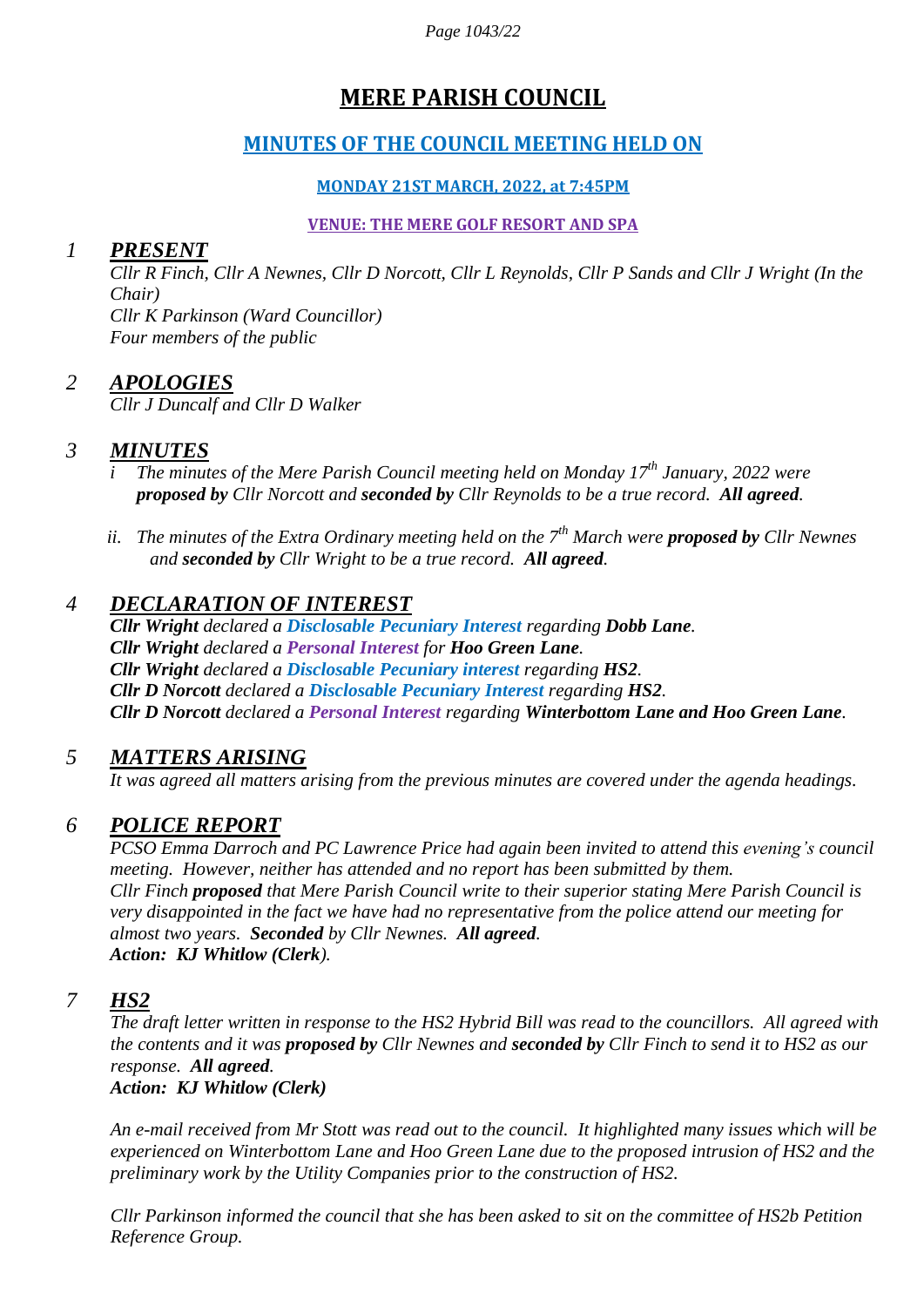*It was agreed that members of Mere Parish Council will meet up with Cllr Parkinson outside Mere Heyes Farm on the 29th March at 9:30am to assess the impact of HS2.*

#### *The meeting was closed at 8pm to allow members of the public to speak. The Chairman re-opened the meeting at 8:20pm*

#### *8 B5569*

*Cllr Newnes has received a response from Esther McVey MP stating that Cheshire East Council have informed her Mere will be receiving ten grass cuts this year.* 

*Cllr Newnes now has the contact details for having the road swept.*

*Esther McVey's response also states that it is still not known where the assigned "pot of money" allocated for the B5569 is.*

*The bridleway/cycleway has now been swept and is much better.*

*Cllr Wright proposed Mere Parish Council writes to Craig Brown (Cheshire East Council) expressing the council's frustration with the lack of attention received from Simon Skates (Cheshire East Council). In particular with reference to the "pot of money" which we had been informed by Simon Skates had been ring fenced for issues arising with the B5569. Seconded by Cllr Newnes. All agreed. Action: KJ Whitlow (Clerk)*

*The Clerk was asked to look back in the Mere Parish Council minutes to find when Simon Skates stated the kerbs around the mini round-a-bouts are not up to standard. Action: KJ Whitlow (Clerk).*

*Parking on the bridle/cycleway – Cllr Newnes raised the issue of cars/vans using the bridle/cycle way as a car park. He has spoken to PCSO Darroch and asked for her assistance in preventing this from happening but her reply was where else do you expect them to park!!* 

### *9 MANCHESTER AIRPORT*

*An e-mail from Helen Mcnabb stating that from Tuesday 5th April Runway 2 will be re-opened. This is due to the easing of travel restrictions on the 11th February. Cllr Reynolds will be attending a meeting at the airport on the 29th April after which a report will be forwarded to the Mere Parish Councillors.*

### *10 WINTERBOTTOM LANE AND HOO GREEN LANE*

*As to why the road sign outside Goodiers Green Farm, stating the road was to be closed on the 14th January for five days was removed two days before the 14th January. We have been informed via Lee Glover/K Parkinson that the work must have been delayed.*

*Notification received on the 3rd March states the following road will be closed for necessary repair to sink hole/collapse – Hoo Green Lane from junction with Winterbottom Lane to the junction of Little Rowley Lane. 4th April to the 8th April.*

### *11 LITTER BINS*

*Cllr Parkinson has responded stating that we have been allocated two bins and that unless there are spares left over, we are not entitled to another.*

### *12 SPEEDING*

*Cllr Walker was not present to give an update about the training to use a speed gun therefore this will be carried over to the next meeting.*

## 13 **THE QUEEN'S PLATINUM JUBILEE BEACONS – 2<sup>ND</sup> JUNE 2022**

*Cllr Reynolds and Cllr Newnes have attended two meetings with Tabley Parish Council at Mere and Tabley Community Club. It has been agreed that on the 5th June starting at 3pm there will be a Hog Roast. Entry will be £10 and children under twelve years free. It will be ticket only. A flyer is to be hand delivered to all the Mere residents. If anyone wishes to donate prizes for a raffle they will be gratefully received.*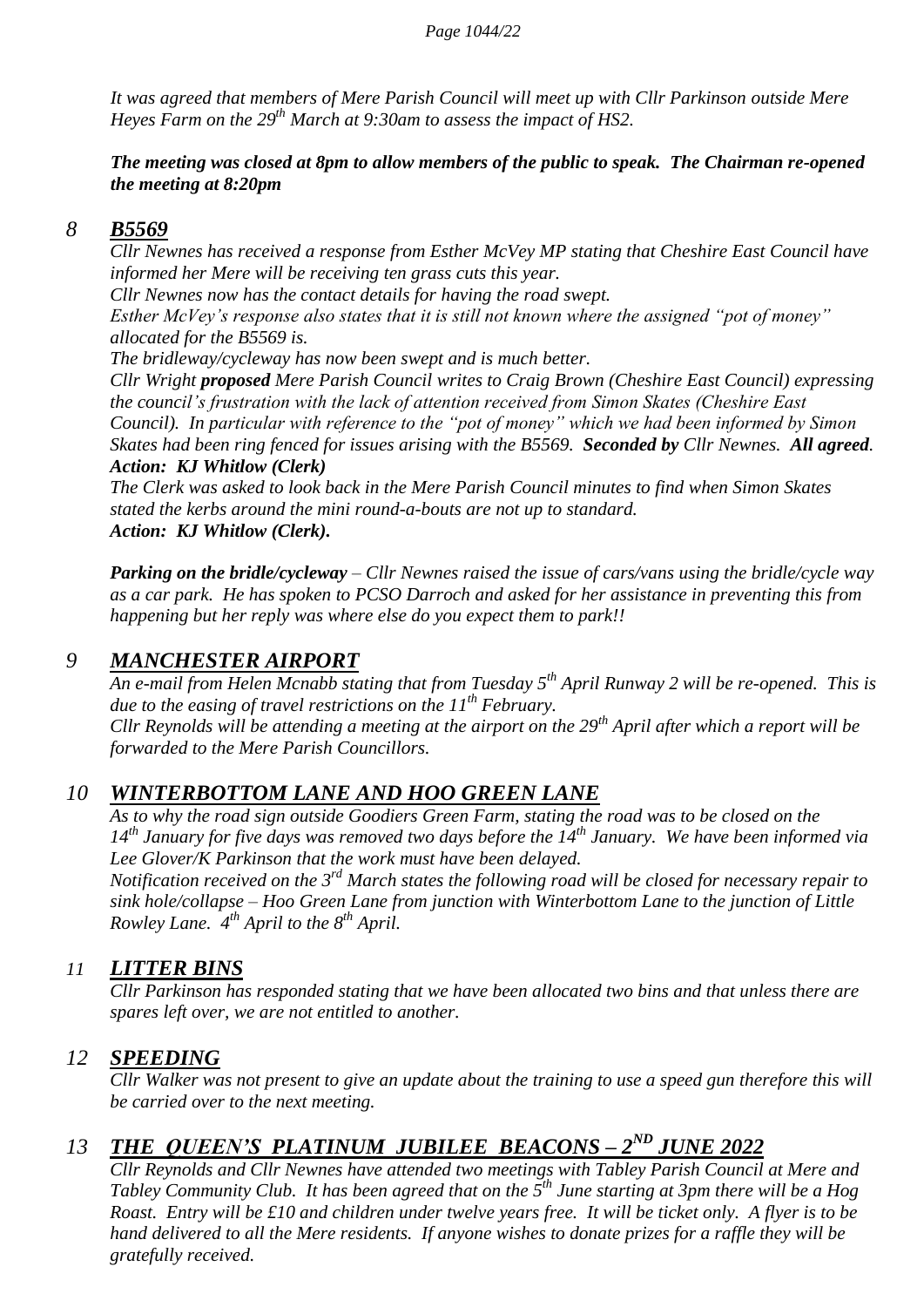## *14 LITTLE MERE*

*Cllr Sands has spoken with residents living in The Circle, Mere. They have confirmed that it states on property house deads that The Mere Golf Resort and Spa is responsible for this waterway.*

#### *15 BONFIRE EVENT*

*The Clerk has requested quotes to provide a fireworks display on the 5th November from four companies. The details are as follows:*

*Lightech Sound and Light - £2820 plus VAT. Not available on the 5th November but can do the 6 th November or Halloween weekend or the weekend of the 12th and 13th November. Atom Fireworks, from Salford - £3500 plus VAT. Fireworks International from Macclesfield. - £4500 plus VAT Nemisis Pyrotechnics Ltd from Nantwich. £2850*

*Cllr Reynolds proposed we ask Lightech Sound and Light if they can do the 4th November. Seconded by Cllr Newnes. All agreed. If they cannot do the 4th November then the second choice would be to ask Nemisis Pyrotechnics Ltd. Action: KJ Whitlow (Clerk).*

*16 DOBB LANE – Application for the lane to be made a restricted byway. It was agreed for this item to be carried over to the next council meeting.*

## *17 PLANNING APPLICATION DETAILS*

*There has been only one new planning application and three decision notices received since the previous meeting. Details are recorded in the Planning Book.*

### *18 RESPONSIBLE FINANCIAL OFFICERS REPORT*

*i. The total in the cheque account at the beginning of this meeting is*  $£3078.17$ *of which £170.43 belongs to the Archive Fund and £575.15 is the CIL money (has to be spent within 5 years – starting from 2021)*

## *19 ACCOUNTS FOR PAYMENT*

*None to be paid*

## *20 BUDGET UPDATE*

• The half yearly precept will be put into the account on the 1<sup>st</sup> April (£4500) which will *bring the amount in the cheque account up to £7578.17.*

*Expected payments to be made at the next meeting in May are as follows:*

| Clerk (Jan, Feb, Mar hours)    | $£860.00$ approx. |
|--------------------------------|-------------------|
| <b>HMRC</b>                    | $£320.00$ approx. |
| Clerk's end of year expenses   | $£500.00$ approx. |
| Andy Blackburn (Tabley Church) | $£116.00$ approx. |
| Council Insurance              | $£330.00$ approx. |
| ChALC affiliation fee          | £192.00 approx.   |

#### *TOTAL £2318.00*

*Once the above has been taken out of the account it will leave approximately £5260.17 in the cheque account by mid May.*